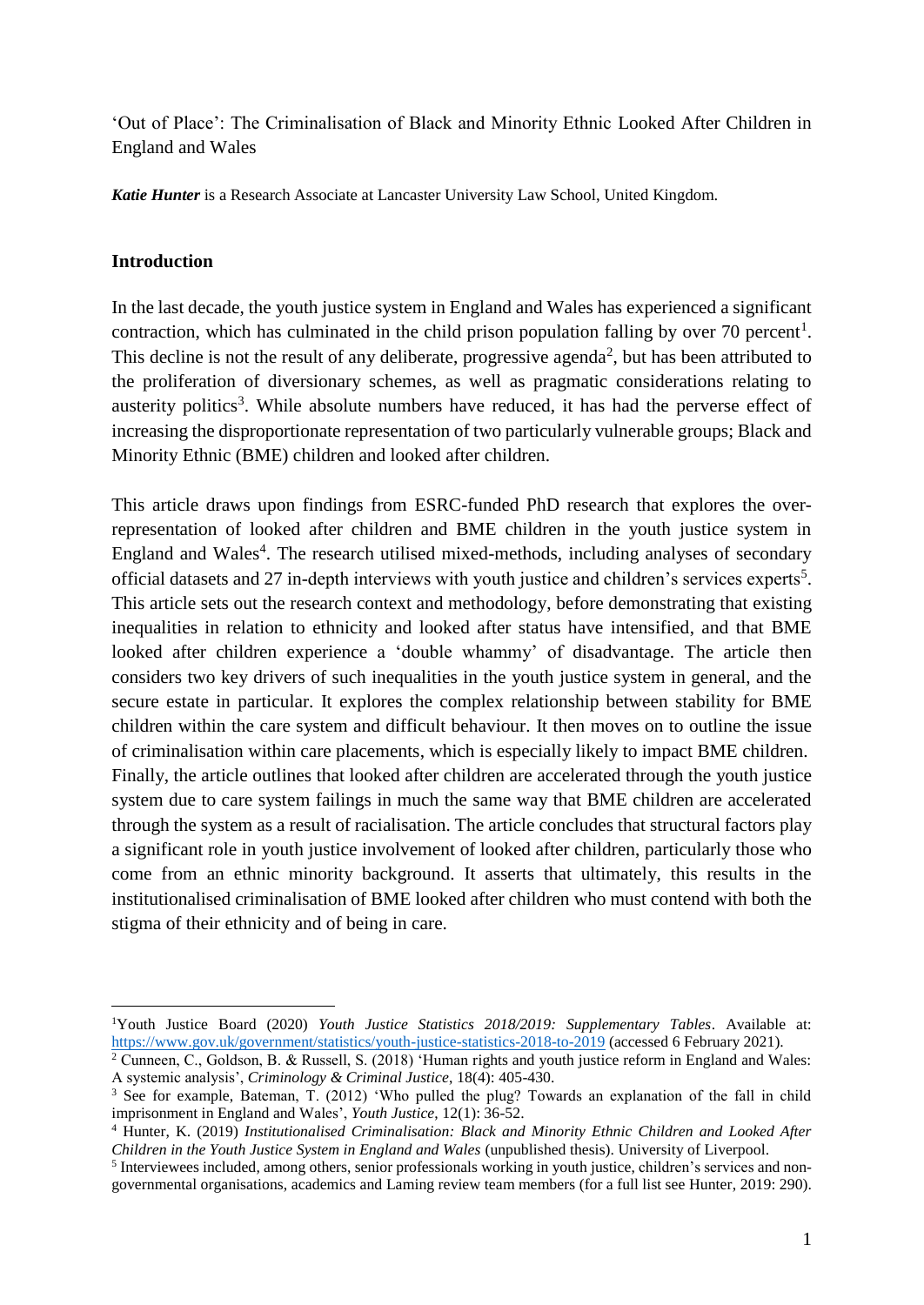### **Background**

Currently, the government does not know precisely how many of its looked after children become involved with the youth justice system, or how many of those children reside in youth custody<sup>6</sup>. It does not know how many care-experienced individuals fall into criminal justice involvement and imprisonment<sup>7</sup>. Furthermore, there is no data that outlines the ethnicity of care-experienced individuals who become justice-involved<sup>8</sup>. The absence of quality youth justice data means that we are unable to determine the extent to which BME looked after children may be overrepresented in the youth justice system, and the juvenile secure estate<sup>9</sup>.

In England and Wales, BME children are disproportionately represented among both looked after children<sup>10</sup> and youth justice cohorts<sup>11</sup>. The Laming Review estimated that 44 percent of all looked after children in custody come from an ethnic minority background<sup>12</sup>. With the exception of the author's PhD research, much of the work that focuses on the intersections between ethnic identity, child-welfare and youth justice involvement comes from the USA and Australia. Studies utilising linked administrative data have indicated that African-American children in child-welfare systems have higher rates of youth justice involvement<sup>13</sup> and receive harsher sentences than their white peers<sup>14</sup>. Similar findings are apparent in the Australian research whereby indigenous children in child-welfare systems have greater youth justice involvement than their non-indigenous peers*<sup>15</sup>* .

The international research suggests that there is a complex relationship between ethnicity and involvement in systems of welfare and justice, which warrants further investigation. This article argues that BME looked after children experience compounded disadvantage in both systems of care and justice which must be urgently addressed.

 $<sup>6</sup>$  See Hunter (2019) see n. 4</sup>

<sup>7</sup> See Fitzpatrick, C., Hunter, K., Shaw, J. and Staines, J. (2019) *Exploring the Pathways between Care and Custody for Girls and Women: A Literature Review*. Available at: <http://wp.lancs.ac.uk/carecustody/files/2019/10/CareCustodyLiteratureReview.pdf>  $8$  See Hunter (2019) see n. 4

<sup>9</sup> The new MoJ/DfE linked administrative datasets (due for release in Autumn 2021) will make it possible to analyse the intersections between ethnicity, care experience, and criminal justice involvement.

<sup>&</sup>lt;sup>10</sup> Department for Education (2020a) *Children Looked After Including Adoptions 2019/20*. Available at: [https://explore-education-statistics.service.gov.uk/find-statistics/children-looked-after-in-england-including](https://explore-education-statistics.service.gov.uk/find-statistics/children-looked-after-in-england-including-adoptions/2020)[adoptions/2020](https://explore-education-statistics.service.gov.uk/find-statistics/children-looked-after-in-england-including-adoptions/2020) (accessed 1 May 2021).

<sup>11</sup> YJB (2020) see n. 1

<sup>&</sup>lt;sup>12</sup> Prison Reform Trust (2016) *In Care, Out of Trouble: An independent review chaired by Lord Laming*. London: Prison Reform Trust. p. 65

<sup>&</sup>lt;sup>13</sup> See for example, Goodkind, S., Shook, J.J., Kim, K.H., Pohlig, R.T., & Herring, D.J. (2012) 'From child welfare to juvenile justice: race, gender, and system experiences', *Youth Violence and Juvenile Justice*, 11(3): 249-272.

<sup>&</sup>lt;sup>14</sup> Herz, D., Ryan, J.P. & Bilchik, S. (2010)' Challenges facing crossover youth: An examination of juvenilejustice decision making and recidivism', *Family Court Review*, 48(2): 305-321.

<sup>15</sup> See for example, Doolan, I., Najman, J., Mills, R., Cherney, A. & Strathhearn, L. (2013) 'Does child abuse and neglect explain the overrepresentation of Aboriginal and Torres Strait Islander young people in youth detention? Findings from a Birth Cohort Study', *Child Abuse & Neglect: The International Journal*, 37(5): 303–309.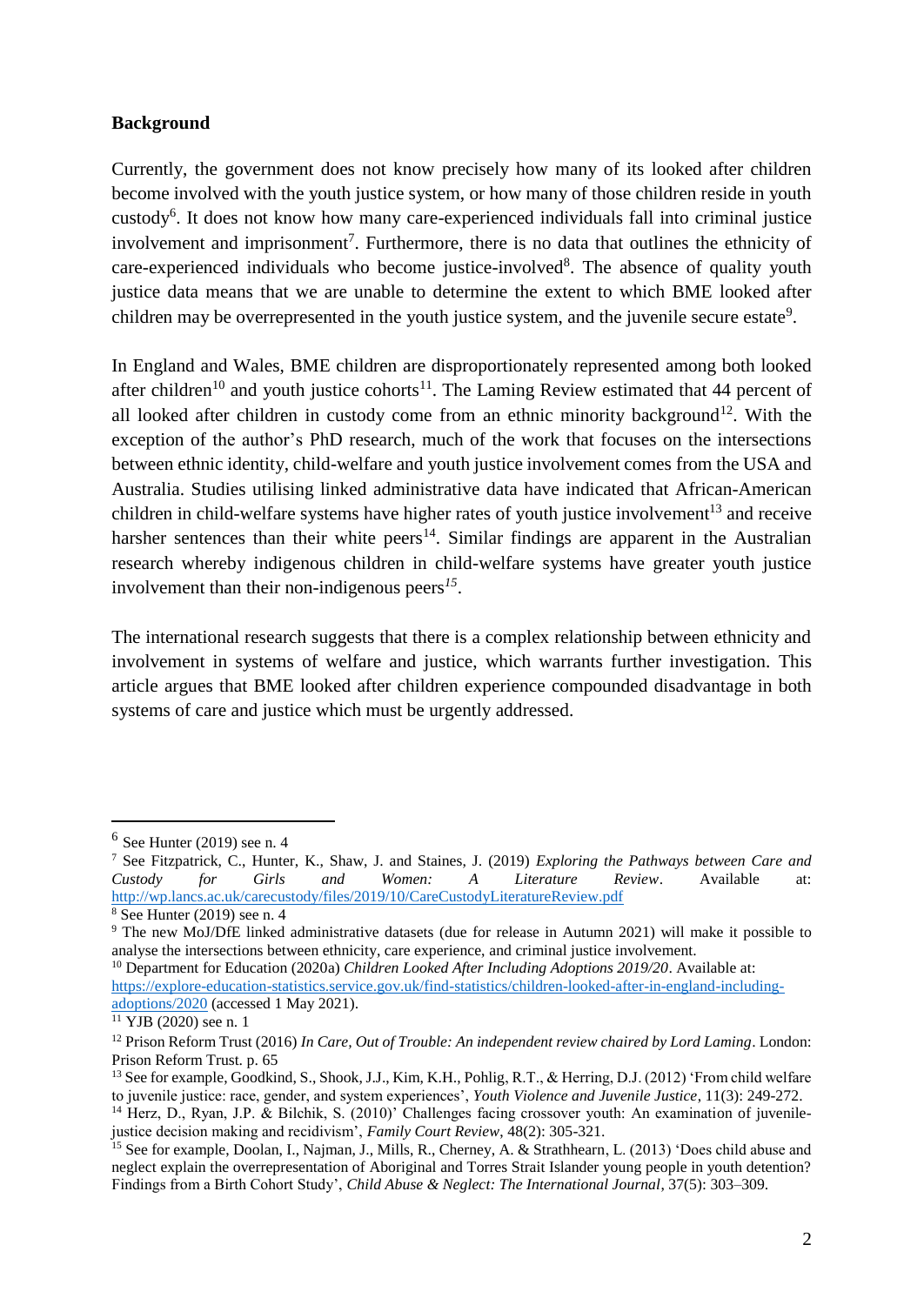# **Methodology**

This article draws upon findings from ESRC-funded PhD research on the overrepresentation of looked after children and BME children in the youth justice system in general, and the secure estate in particular, in England and Wales. The research aimed to close conspicuous gaps in the knowledge base by providing a rigorous analysis of ethnicity, looked after status and youth justice involvement. It did so primarily by focusing on three key aims:

- I. To investigate the extent of the overrepresentation of BME children and looked after children in the youth justice system in general, and the secure estate in particular;
- II. To interrogate the potential drivers of the overrepresentation of BME children and looked after children in the youth justice system in general, and the secure estate in particular;
- III. To identify any issues that may specifically relate to BME looked after children in the youth justice system in general, and the secure estate in particular.

To address these aims, the research employed a mixed-methods approach that drew on the combined strengths of quantitative and qualitative methods<sup>16</sup>. It employed quantitative analysis of official and other supplementary data sets from the Office for National Statistics, Department for Education (DfE), Youth Justice Board (YJB), Home Office and Ministry of Justice (MoJ). The quantitative analysis was complimented and extended using semi-structured interviews with national youth justice and children's services professionals. The qualitative analysis breathed life into the statistical data by adding nuance, depth and understanding to the issues being explored<sup>17</sup>. The findings presented in this article represent just a fraction of the overall research.

# **Intensifying Overrepresentation and the 'Double Whammy' Effect**

The available data suggests that in the last decade, the overrepresentation of BME children and looked after children in the youth justice system has intensified as overall numbers have fallen. Whilst there is no central record of the number of looked after children who come into contact with the youth justice system, there is clear evidence that looked after children are overrepresented among those who receive a caution and conviction<sup>18</sup>. Moreover, HMIP annual surveys show 54 percent of boys in the juvenile secure estate have been in local authority care<sup>19</sup> compared to 27 percent in  $2011^{20}$ . Several experts interviewed as part of this study expressed

<sup>16</sup> Creswell, J.W., & Plano Clark, V.L. (2011) *Designing and Conducting Mixed Methods Research (2nd edition)*. London: Sage.

<sup>17</sup> Lincoln, Y.S. & Guba, E.G. (1985) *Naturalistic Inquiry*. California: Sage.

<sup>&</sup>lt;sup>18</sup> Department for Education (2020a) see n. 10

<sup>19</sup> HMIP (2021) *Children in Custody 2019–20: An Analysis of 12–18-Year-Olds' Perceptions of Their Experiences in Secure Training Centres and Young Offender Institutions*. London: HMIP.

<sup>20</sup> Summerfield, A. (2011) *Children and Young People in Custody 2010–11: An analysis of the experiences of 15–18-year-olds in prison*. London: HMIP.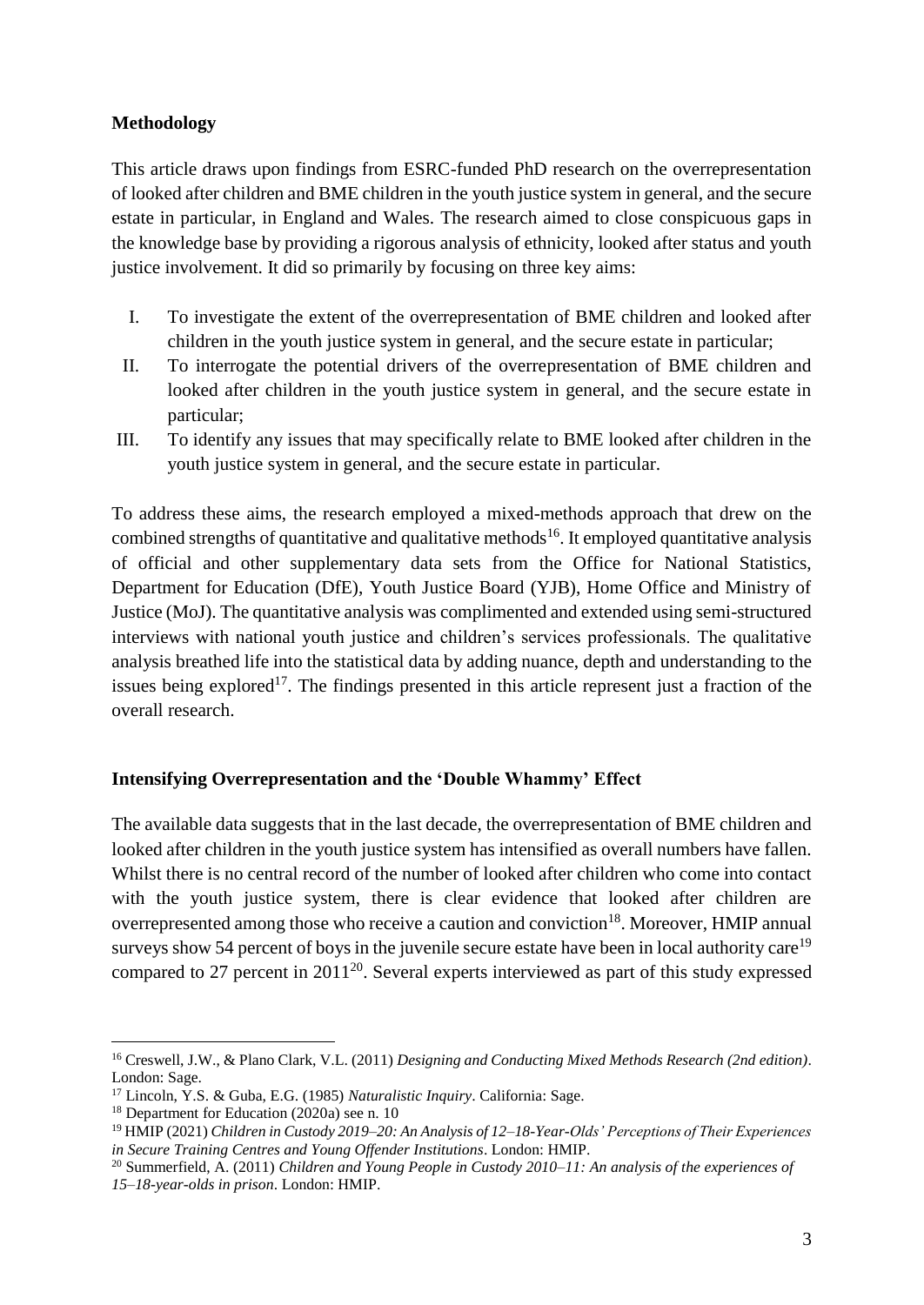concerns about the increasing overrepresentation of looked after children in the youth justice system.

The official data regarding ethnicity of children in the youth justice system is clearer cut. BME children are disproportionately likely to come into contact with the youth justice system through stop and search<sup>21</sup>, with Black individuals nine times more likely to be stopped and searched than white individuals<sup>22</sup>. Ethnic minority children are also increasingly overrepresented in arrest figures. For example, Black children (aged 10 to 17) comprise roughly 4.4 percent of the general population, yet accounted for 15.7 percent of arrests in 2018/19 (an increase of 7.6 percent since  $2008/2009)^{23}$ . A statistical analysis conducted for the Lammy Review found that 'the system itself did add some degree of disproportionality at subsequent stages, however rarely at the levels seen in arrest differences<sup>24</sup>. In this sense, policing can be seen as playing a key role in 'recruiting' BME children into the youth justice system<sup>25</sup>.

The experts interviewed for this research overwhelmingly felt that policing of Black children and communities was excessive; Academic 3 described it as '*vital*' to understanding ethnic disproportionality. The majority of interviewees felt that excessive policing was driven by highly problematic, racialised assumptions<sup>26</sup> about the types of individuals who engage in criminal behaviour<sup>27</sup>. Indeed, within the police service, negative attitudes about ethnic minority groups have been well documented $^{28}$ .

The overrepresentation of BME children, and Black children in particular, is also replicated in sentencing. Official data suggests that there exists a 'multiplier effect'<sup>29</sup> whereby ethnic disproportionality increases with the severity of the sentence<sup>30</sup>. In 2018/19, Black children were overrepresented in all sentence types, but their overrepresentation was greatest for custodial sentences<sup>31</sup>. The research literature suggests that BME individuals, particularly those who

<sup>21</sup> All Party Parliamentary Group for Children (2014) *Inquiry into 'Children and the Police': Initial Analysis of Information Request to Police Forces*. London: National Children's Bureau.

<sup>&</sup>lt;sup>22</sup>Home Office (2020) Stop and search statistics data tables: police powers and procedures year ending 31 March 2020 second edition. Available at: [https://www.gov.uk/government/statistics/police-powers-and-procedures](https://www.gov.uk/government/statistics/police-powers-and-procedures-england-and-wales-year-ending-31-march-2020)[england-and-wales-year-ending-31-march-2020](https://www.gov.uk/government/statistics/police-powers-and-procedures-england-and-wales-year-ending-31-march-2020) (accessed 1 March 2021).

<sup>23</sup> YJB (2020) see n. 1

<sup>24</sup> Uhrig, N. (2016) *Black, Asian and Minority Ethnic disproportionality in the Criminal Justice System in England and Wales*. London: Ministry of Justice. pp. 12

<sup>25</sup> Webster, C. (2006) '"Race", youth crime and justice'. In B. Goldson and J. Muncie (eds) *Youth, Crime and Justice*. London: Sage. pp. 32

 $26$  For a discussion of racialisation see Phillips, C. (2011) 'Institutional racism and ethnic inequalities: an expanded multilevel framework', *Journal of Social Policy*, 40(1): 173-192.

 $27$  See Hunter (2019) see n. 4

<sup>28</sup>See for example, Reiner, R. (1993) *The Politics of the Police (2nd edition)*. London: Harvester Wheatsheaf.

<sup>29</sup> Goldson, B. & Chigwada-Bailey, R. (1999) '(What) justice for black children and young people' In B. Goldson (ed.) *Youth Justice: Contemporary Policy and Practice*. Aldershot: Ashgate.

<sup>30</sup> Data derived from YJB (2020) see n. 1

<sup>31</sup> YJB (2020) see n. 1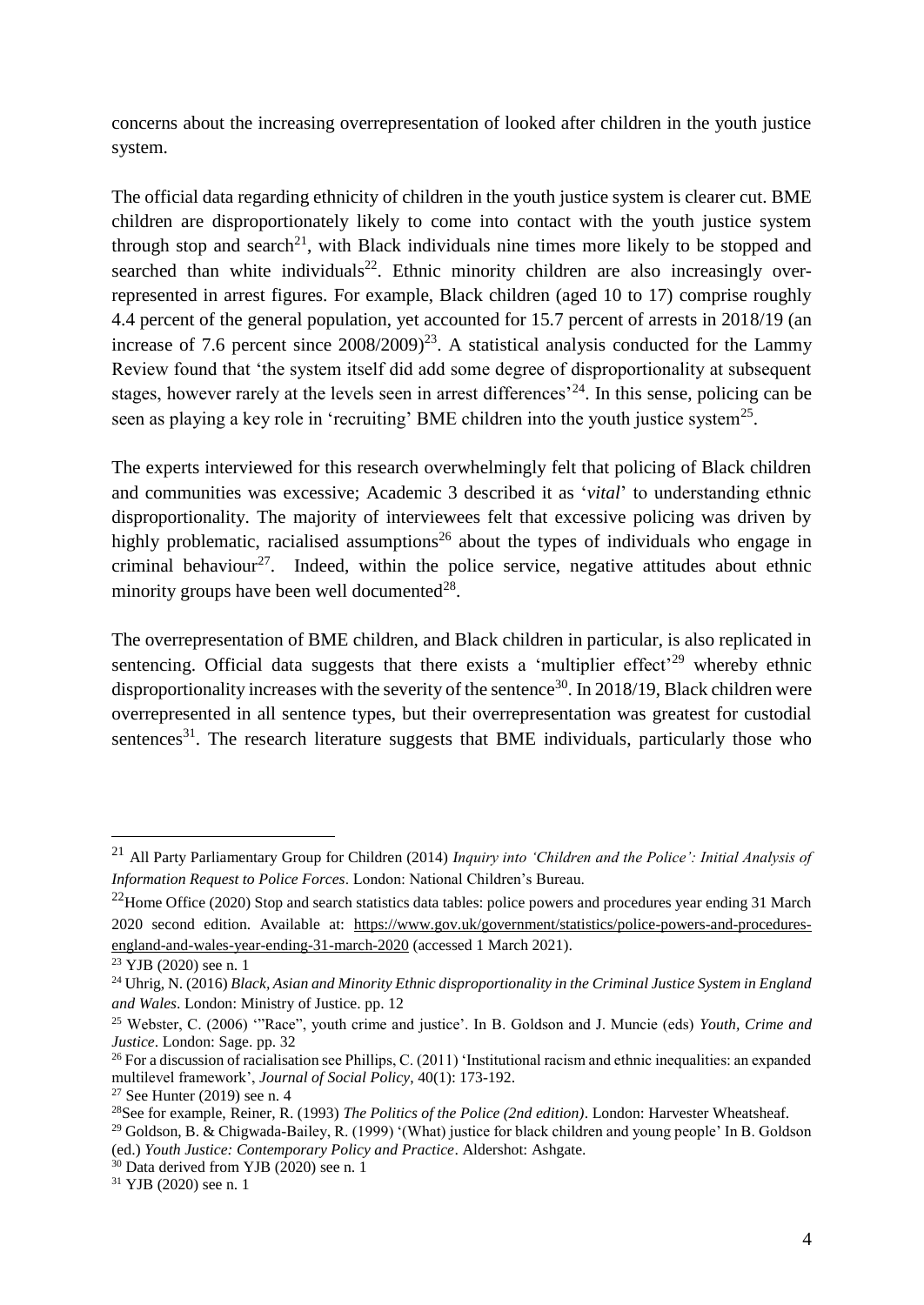identify as Black, are likely to receive harsher sentences than white individuals<sup>32</sup> although more research is needed to determine the precise nature of court interactions<sup>33</sup>.

Analyses of official data indicate that Black children are more likely to be punished, and to be punished more severely at all stages of the youth justice process. This has intensified as the overall number of children being funnelled through the system has declined<sup>34</sup>. Figure 1 shows that the number of white children in the juvenile secure estate has fallen more sharply than the number of BME children. In 2018/19, almost half of children in youth custody identified as non-white<sup>35</sup>. Ethnic disproportionality is most severe for Black children who accounted for a third of all children in youth custody<sup>36</sup> compared to just 4.4 percent of the general population<sup>37</sup>. Clearly ethnic disproportionality is a longstanding feature of the youth justice system and shows no sign of abating.



*Figure 1: Average number of children in youth custody by ethnicity* 

As highlighted by the Laming Review<sup>38</sup>, there is considerable overlap between looked after children and BME children in youth custody. When we combine identifying as a BME child with being looked after this can lead to a 'double whammy' effect. Youth Justice Consultant 1 suggested that looked after status and ethnicity can *'exacerbate'* one another. The majority of interviewees felt that 'racism' and/or 'discriminatory' practices contributed to ethnic disproportionality in the youth justice system. In their view, BME children, particularly those

 $32$  See for example Uhrig (2016) see n. 24

<sup>33</sup> Hunter (2019) see n. 4

<sup>34</sup> See Hunter (2019) n. 4 for a full discussion.

<sup>35</sup> YJB (2020) see n. 1

<sup>36</sup> YJB (2020) see n. 1

<sup>37</sup> Data extracted from 2011 Census.

<sup>38</sup> PRT (2016) see n. 12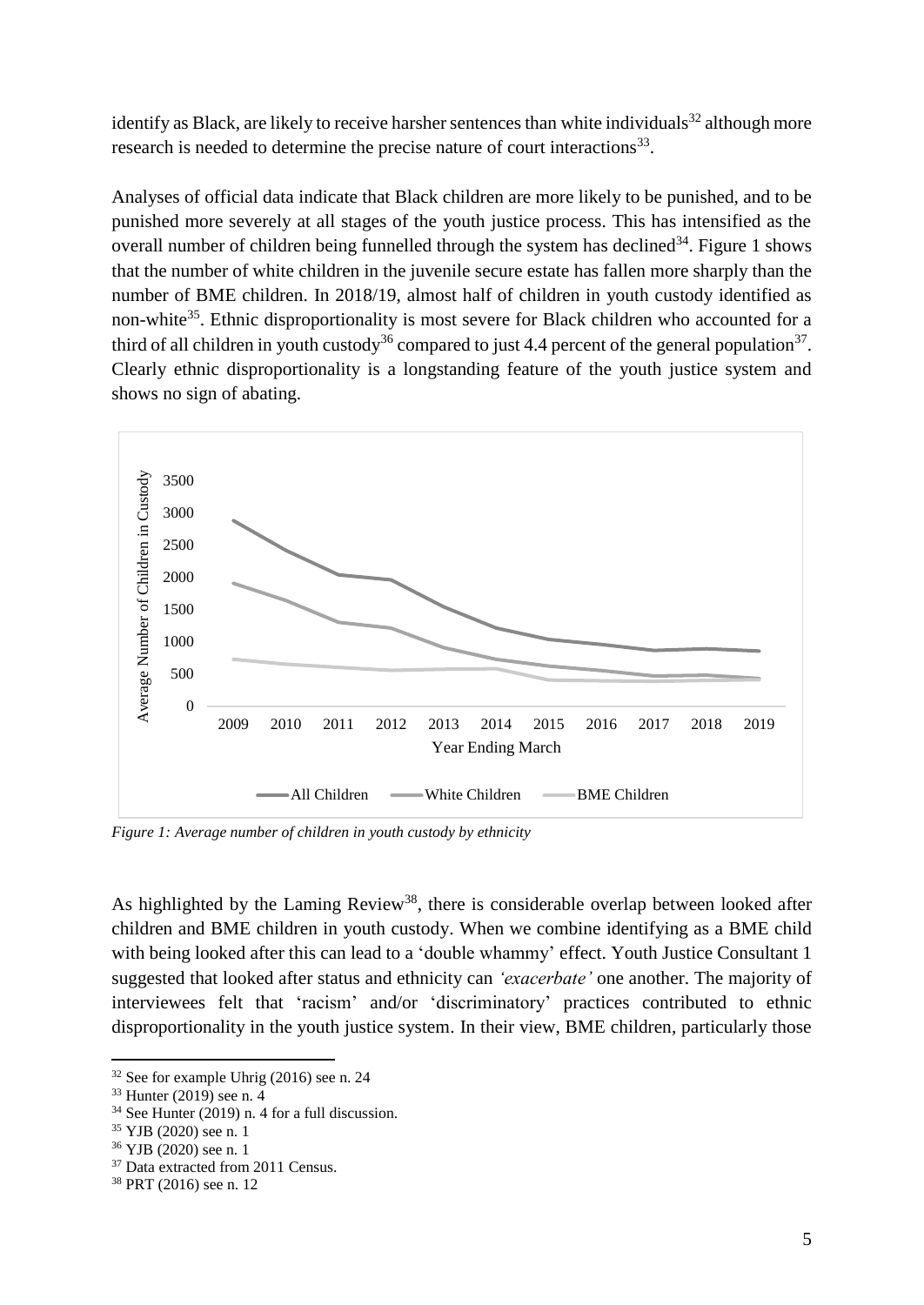who are Black, must contend with racialised assumptions that arguably penetrate all aspects of the system<sup>39</sup>. Similarly, looked after children routinely face stigma<sup>40</sup>, including the perception that they are '*naughty*' (Senior Police Officer) due to a lack of understanding about reasons for entering care $41$ .

In tracing the increasing overrepresentation of both groups of children, it is clear that BME looked after children are particularly vulnerable to youth justice involvement. This vulnerability is arguably driven by two key processes: placement instability and criminalisation in care settings, which will now be addressed.

#### **'Sticking Out Like a Sore Thumb': Placing BME Children in Care**

The research evidence suggests that stable and supportive placements can protect children against youth justice contact<sup>42</sup>. However, many looked after children experience significant disruption and instability in care<sup>43</sup>. Official data indicates that children who experience multiple placements are most likely to receive a caution or conviction.<sup>44</sup> Furthermore, evidence suggests that many care-experienced children in youth justice systems have experienced repeat placement breakdowns<sup>45</sup>. Placement instability can leave children feeling alienated and disempowered, and their coping strategies, such as refusing to engage, can further increase their risk of criminalisation<sup>46</sup>. The issue of placement stability is exacerbated for BME looked after children for whom there is a shortage of placements with ethnic minority foster carers $47$ . While it is not essential that children be matched with carers by ethnicity, such placements can mean that children are better supported to explore their identity<sup>48</sup>, which in turn reduces the risk of placement breakdown.

The lack of ethnic minority carers means that BME children tend to be housed in residential placements, where they are more likely to receive a formal youth justice sanction than in other placement types<sup>49</sup>. Interviewees were concerned that children's homes have a 'last resort' status among local authorities, with one former magistrate describing them as a '*dumping* 

<sup>39</sup> See Hunter (2019) see n. 4

<sup>40</sup> Coram Voice (2015) *Children and Young People's Views on Being in Care: A Literature Review*. Bristol: Hadley Centre for Adoption and Foster Care Studies; Children's Rights Director for England (2009) *Care and Prejudice*. Manchester: Ofsted.

<sup>41</sup> Taylor, C. (2006) *Young People in Care and Criminal Behaviour*. London: Jessica Kingsley.

<sup>42</sup> Schofield, J., Biggart, L., Ward, E., Scaife, V., Dodsworth, J., Haynes, A. & Larsson, B. (2014) *Looked After Children: Reducing Risk and Promoting Resilience*. London: BAAF.

<sup>43</sup> Children's Commissioner (2020) *Stability Index 2020.* London: Office for the Children's Commissioner.

<sup>44</sup> See Hunter (2019 p. 71-72) see n. 4

<sup>45</sup> See Staines, J. (2016) *Risk, Adverse Influence and Criminalisation: Understanding the Over-Representation of Looked After Children in the Youth Justice System*. London: Prison Reform Trust.

<sup>46</sup> Day, A. (2017) 'Hearing the voice of looked after children: challenging current assumptions and knowledge about pathways into offending', *Safer Communities*, 16(3): 122-133.

<sup>47</sup>BBC (2020) 'BME foster care shortage in two-thirds of English councils', *BBC* [online], Available at: <https://www.bbc.co.uk/news/uk-england-leeds-51136569> (accessed 04 May 2021).

<sup>48</sup> See for example Barn, R. (2001) *Black Youth on the Margins: A Research Review*. York: Joseph Rowntree Foundation.

<sup>49</sup> Hunter (2019) n. 4 pp. 76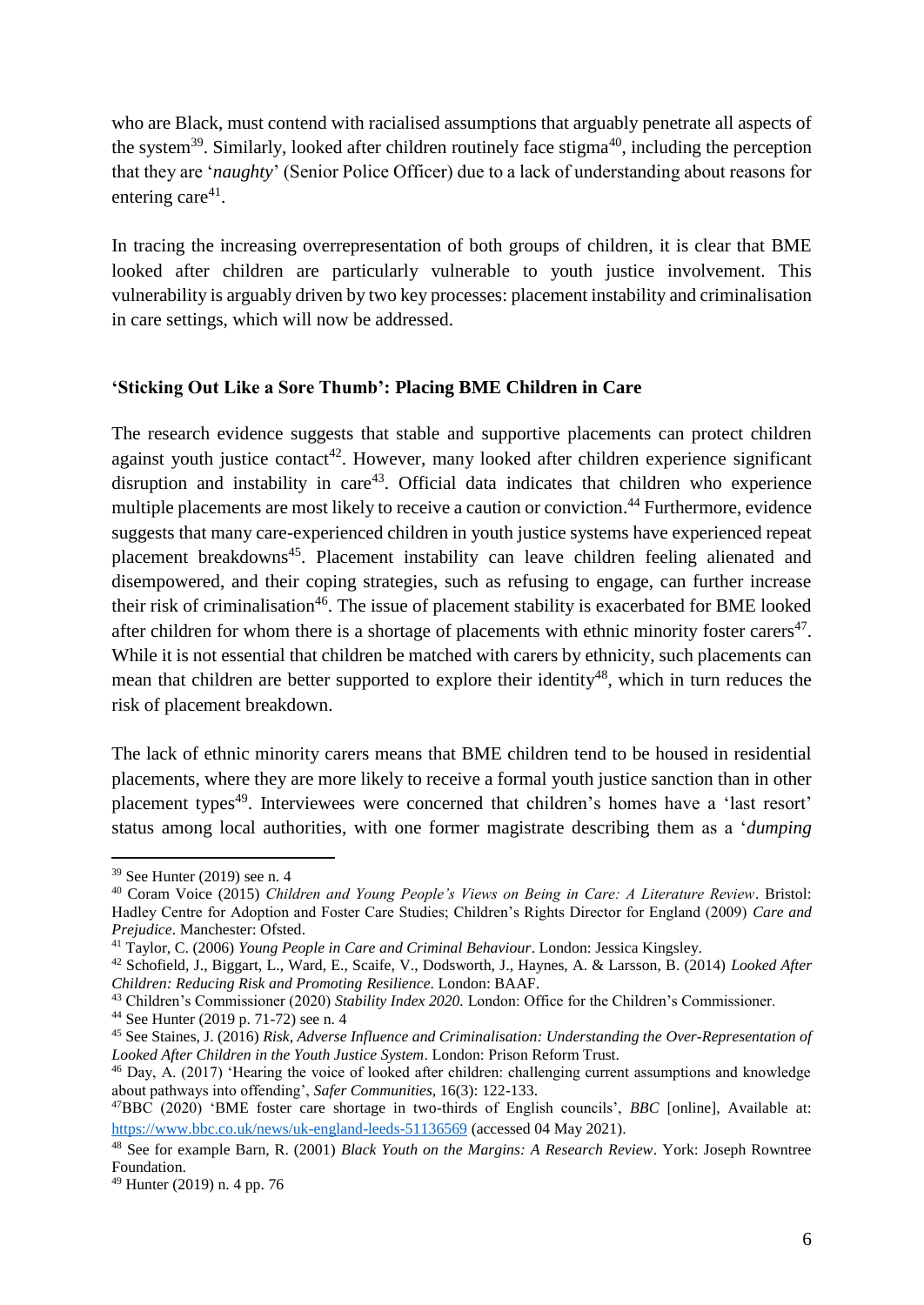*ground*'. This diminishing status of residential care was strongly linked to the dominating presence of private providers<sup>50</sup>. The lack of provision in inner city areas, which typically have larger BME populations, more heavily impacts upon BME children in care since they tend to be placed further from home than their white counterparts<sup>51</sup>.

The key problem was that BME children often are 'out of place' and unsupported in the care system. Two interviewees described how Black children can '*stick out like a sore thumb*' when housed in largely white, working class areas, in which their ethnicity and care status intersect to produce the 'double whammy' outlined above. A Senior YOT Manager highlighted this process:

*We had one kid where we just knew that he was going to reoffend, he was a Black kid from London, and sure enough he did because he was having to fight with some of the kids in [small Northern town] and when the police arrived guess who got arrested? […] all those stereotype images come into people's heads and wallop, it's the kid that suffers.*

Ethnic minority young people who had been in care raised similar concerns about compounded disadvantage during the Laming Review<sup>52</sup>. The above demonstrates that care system injustices experienced by BME looked after children can result in challenging behaviour and youth justice contact. Perhaps of greater concern, however, are the ways in which the care system *responds* to challenging behaviour.

#### **The Intersections Between Criminalisation and Racialisation**

There is evidence to suggest that children in care are subjected to increased scrutiny and surveillance, which can result in their criminalisation<sup>53</sup>. Interviewees gave numerous examples of carers, particularly staff in private children's homes, calling the police for behaviour that would not usually result in youth justice intervention. They felt that staff were more likely to call the police for two key reasons: the pressure to follow profit-driven procedures (such as making insurance claims) and the lack of proper training. Previous research has suggested that staff in children's homes resort to police intervention as a way of asserting authority and maintaining control when they lack the necessary resources to do their job<sup>54</sup>. Director of NGO 2 argued that calling the police to help manage behaviour is damaging because it can put

<sup>50</sup> Department for Education (2020b) National - Children looked after at 31 March by placement provider, placement type and locality. Available at: [https://explore-education-statistics.service.gov.uk/find](https://explore-education-statistics.service.gov.uk/find-statistics/children-looked-after-in-england-including-adoptions/2020#releaseHeadlines-tables)[statistics/children-looked-after-in-england-including-adoptions/2020#releaseHeadlines-tables](https://explore-education-statistics.service.gov.uk/find-statistics/children-looked-after-in-england-including-adoptions/2020#releaseHeadlines-tables) (accessed 1 May 2021).

<sup>51</sup> Ofsted (2014) *From a Distance: Looked After Children Living Away From Their Home Area*. Manchester: Ofsted.

<sup>52</sup> Prison Reform Trust (2016) see n. 12

<sup>53</sup> See for example Prison Reform Trust (2016) see n. 12

<sup>54</sup> See for example, Shaw, J. (2014) *Residential Children's Homes and the Youth Justice System: Identity, Power and Perceptions*. Basingstoke: Palgrave Macmillan.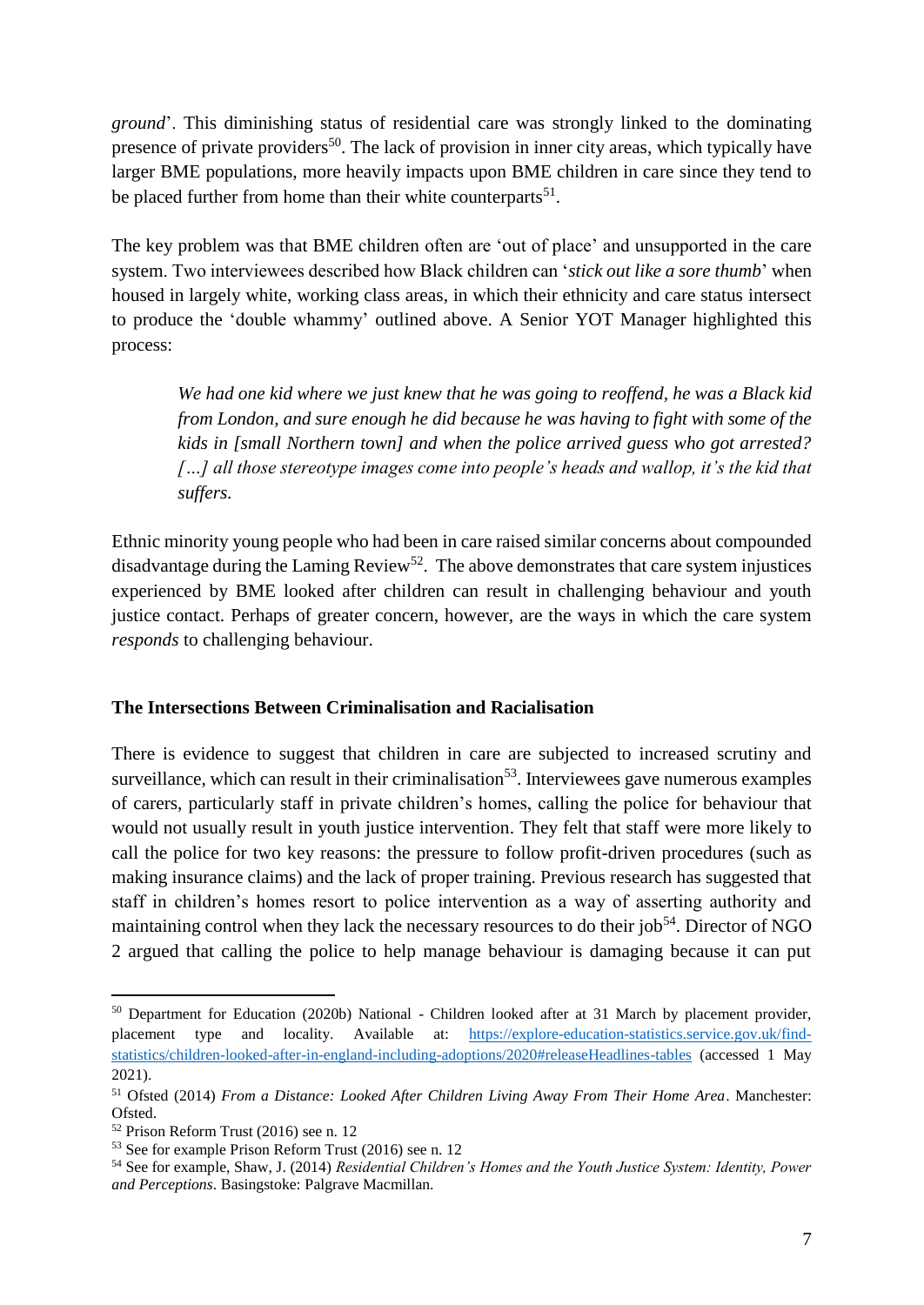children on the *'police radar'* which is a *'slippery slope'* to formal youth justice sanctions. Youth justice contact can lead to labelling and stigmatisation, which can result in further criminalisation<sup>55</sup>. As established above, BME children already face stigma and so are particularly affected by such processes.

Many interviewees also felt that looked after children were disadvantaged in the youth justice system because they are not perceived as having *'supportive'* (Youth Justice Consultant 3) backgrounds. This perception is likely to reflect reality since many looked after children (and BME looked after children in particular) suffer because of instability in the care system. Interviewees suggested that such issues lead youth justice professionals to respond to offending with harsher sanctions, as they feel they must intervene.

For children to receive diversionary measures and alternatives to custody, sentencers must be confident that children have the necessary support to comply with their sentence<sup>56</sup>. Several interviewees were adamant that a lack of advocacy can result in looked after children receiving harsher sanctions, in particular custodial sentences. They believed that professionals perceive the lives of such children as *'chaotic'* (Youth Justice Consultant 3) and so attempt to mediate that by imposing structure. Indeed, many looked after children are left to attend court alone or without someone who knows them well<sup>57</sup>.

Among the majority of interviewees, there was a sense that, looked after children receive differential treatment, whereby they are '*escalated*' (Former Magistrate) through the justice system and are at a greater risk of receiving a custodial sentence. Here, the notion of escalation is a key one. It was outlined above that BME children experience a 'multiplier effect' in which they are treated progressively harsher at all stages of the youth justice system<sup>58</sup>. Criminalisation in care settings and the acceleration of looked after children through the youth justice system are likely to weigh more heavily on BME looked after children, who must also contend with differential treatment based on their ethnicity.

The above demonstrates that looked after children experience stigma that can influence their trajectories through the youth justice system. This is particularly concerning for BME looked after children who must also contend with racialisations that are embedded in the justice system. Such stigma expresses itself in at least two ways: through negative perceptions of looked after children as troublemakers, and through perceptions of looked after children as unsupported and in need of structure. The lack of advocacy for looked after children plays a key role here; the absence of supportive adults can influence sentencing and push children further into the system.

<sup>55</sup> See for example, McAra, L. & McVie, S. (2010) 'Youth crime and justice: key messages from the Edinburgh Study of Youth Transitions and Crime', *Criminology and Criminal Justice*, 10(2): 179-209.

<sup>56</sup> Judicial College (2016) *Youth Court Bench Book*. London: Judicial College.

<sup>57</sup> PRT (2016) see n. 12

<sup>58</sup> Goldson & Chigwada-Bailey (1999) see n. 29